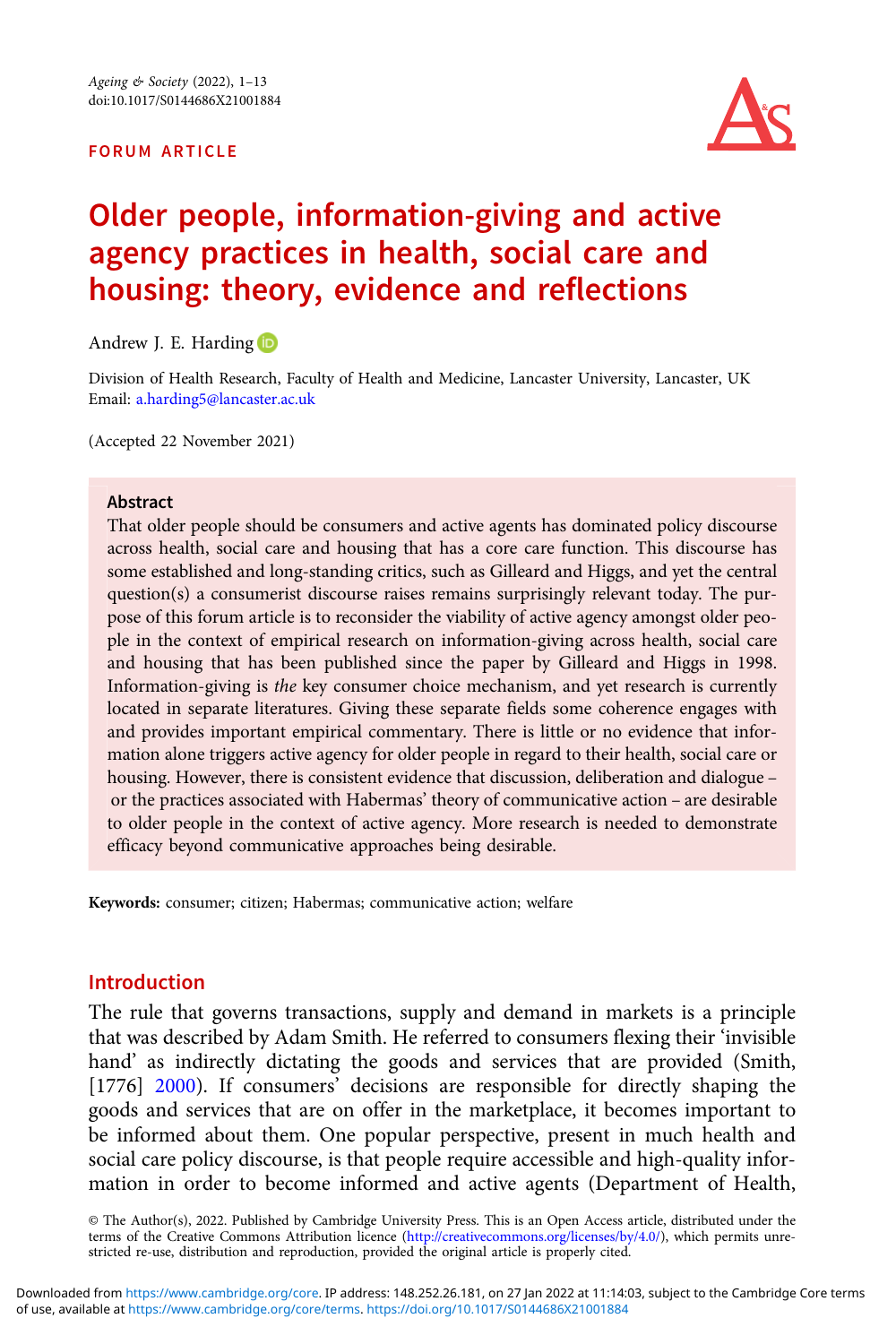[2010\)](#page-10-0). Over the last few decades, this principle has increasingly been applied to people who access and engage with health, social care and wider welfare provision such as housing that has a core care function (Gilleard and Higgs, [1998;](#page-11-0) Moffatt et al., [2012;](#page-12-0) Armstrong, [2014](#page-10-0); Harding et al., [2018b,](#page-11-0) [2020;](#page-11-0) Baxter et al., [2020\)](#page-10-0).

Individuals use state funds to interact with the markets in order to procure goods and services to meet their own social care needs. These are known as 'cash for care' and individual budget schemes (Glendinning, [2008;](#page-11-0) Moran et al., [2013\)](#page-12-0). Furthermore, the increasingly exclusionary eligibility criteria to access statutory funding has increased the number of people who use their own funds to purchase social care in the marketplace (Henwood, [2011\)](#page-11-0). Housing may well have a more established relationship with the need to make choices throughout the lifecourse (Mills, [2009\)](#page-12-0). Yet maintaining independence or potentially requiring greater support will often mean having to reassess the home environment and consider types of retirement housing and or care/nursing homes. Social care and housing have a mixed economy of information provision and other support provided by local government and third-sector organisations (Harding et al., [2018](#page-11-0)b, [2020\)](#page-11-0). However, the direction of government policy and the behavioural assumptions that such policies make is best illustrated by highlighting reforms to the United Kingdom (UK) National Health Service (NHS).

In the UK, the NHS and Community Care Act 1990 is often referred to as a pivotal moment in discussions about care markets and the conceptualisation of welfare services as a commodity or consumer good. The legislation led to the introduction of market mechanisms in the form of the purchaser/provider split and the internal market. This introduced a transactional element within the NHS, and is widely cited as the beginning of the rationale to introduce market mechanisms: to introduce more efficient and responsive services through competition and offer choice to allow users to flex their invisible hand. Since the inception of the internal market in 1990, various reforms have opened up the possibility of NHS services being delivered by private and third-sector organisations.

Chief academic and policy architect Julian Le Grand ([2007](#page-11-0)) proposed choicebased reforms as an alternative to what were framed as inequitable bureaucratic allocation mechanisms (Greener and Powell, [2009](#page-11-0)a). Improvements in the quality of care were to be driven by introducing the concept of consumer choice through patients using their invisible hand and dissatisfied users going elsewhere, thereby incentivising providers to improve provision. However, as Greener and Powell ([2009](#page-11-0)a) point out, Le Grand has not always been supportive of positioning choice as a key means of accessing and engaging with provision. After the conception of the internal market in 1990, Le Grand stated that on account of considerable information asymmetry, 'neither before nor after the treatment can consumers easily acquire information that will enable them to make an informed choice' (Le Grand et al., [1992](#page-11-0): 45). In other words, 'patients are extremely flawed consumers' (Greener and Powell, [2009](#page-11-0)a: 561–562).

And yet, despite such concerns, the direction and intention of UK government policy has been clear. Choice of provider was championed and gradually extended by the Department of Health for the decade after 2000 (Department of Health, [2000,](#page-10-0) [2004](#page-10-0), [2006](#page-10-0)a, [2006](#page-10-0)b, [2007\)](#page-10-0). However, the Coalition government (2010– 2015) chose to accelerate and extend these policies further. In the now infamous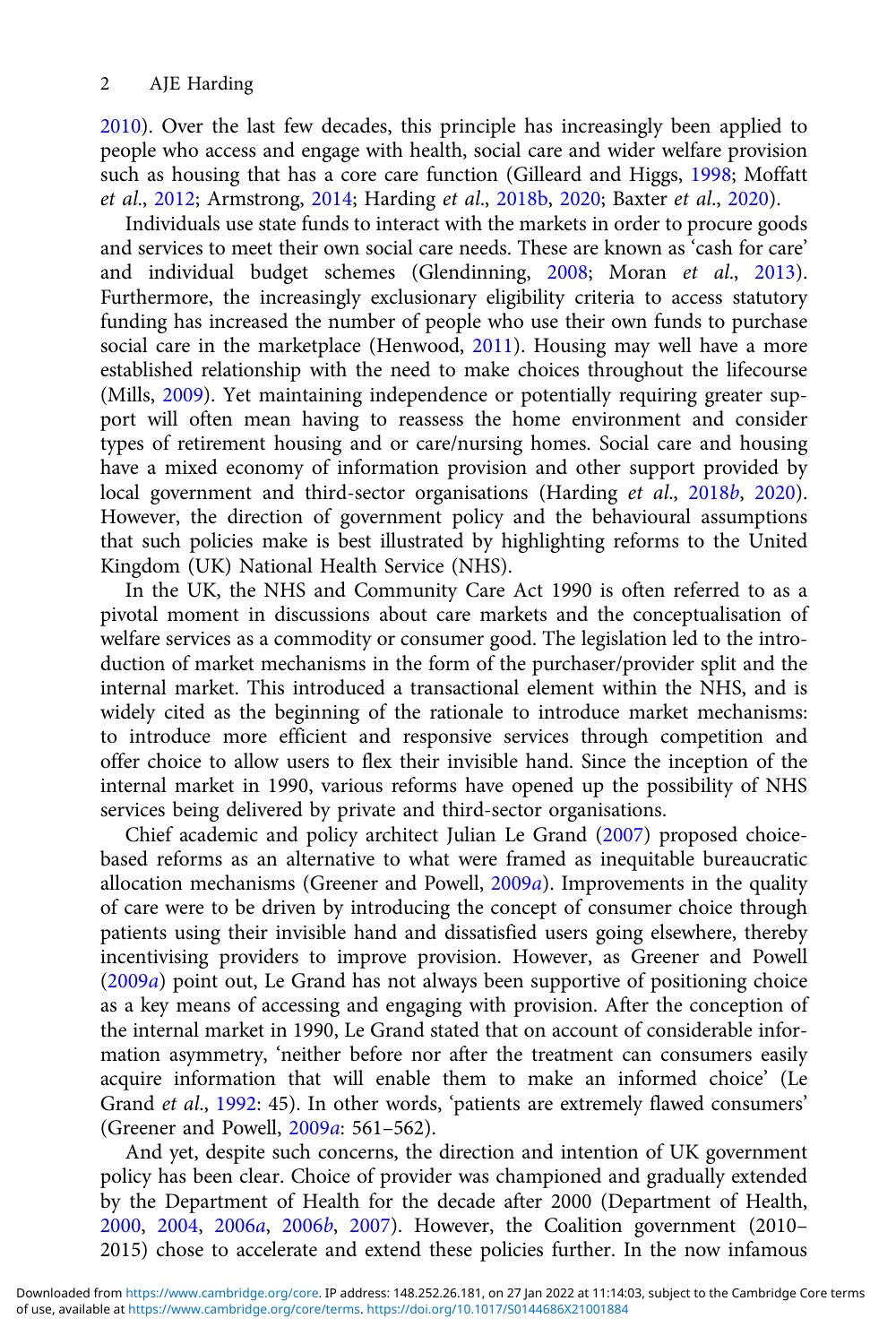White Paper Equity & Excellence: Liberating the NHS (Department of Health, [2010](#page-10-0)), choice was to extend to treatment choices: 'Patients will have choice of any provider, choice of consultant-led team, choice of GP practice and choice of treatment' (Department of Health, [2010:](#page-10-0) 3). This sought to directly move responsibility away from professionals to those needing treatment. Indeed, the 2010 White Paper explicitly said: 'In return for greater choice and control, patients should accept responsibility for the choices they make' (Department of Health, [2010:](#page-10-0) 16).

Given older people have the largest interaction with health and welfare services, any reform or position on how health and welfare provision is accessed and engaged with disproportionately impacts on older people. There are many vocal critics of positioning older people as consumers in the context of health and care. In what has become a seminal paper, Gilleard and Higgs ([1998](#page-11-0)) offer a critical perspective that dismisses the role and application of choice and consumer culture to health-care provision for retired people. They provide what have become longstanding questions and issues on the matter of active agency: who does it benefit, what is desirable and what can be considered to be 'active' in the context of older people, agency and care? More fundamentally, does choice and consumer culture falsely frame agency and action as a private concern where individualism is regarded as emancipatory? Although Gilleard and Higgs voiced their concerns over 20 years ago, these questions remain surprisingly relevant today.

The application of consumer culture that the aforementioned authors were suspicious about has a far more prominent place in the current structure of health, social care and other related areas such as housing that have a core care function. The purpose of this forum article is to present evidence from empirical work published since Gilleard and Higgs' (1998) paper to answer the following question: can older people be considered active agents in regard to heath, social care and housing, and if so how? One way to do this is to synthesise the theoretical and empirical field of information-giving. For two reasons it is important that some coherence is afforded to this field. Firstly, information is positioned as the key underlying mechanism that triggers choice and active agency. However, and secondly, the empirical research field of information-giving is currently disparate and situated across a number of distinct literatures which are largely unknown to one another. In order to address this weakness in the evidence base, firstly an overview of key theoretical propositions concerning two different theories of agency are presented. Secondly, empirical research is then presented on the role of information-giving across key areas of health, social care and housing that concern older people.

## Consumer versus citizen theories of agency: useful when highlighting a theoretical distinction

#### Information as a consumerist tool

The citizen and the consumer have different perspectives on human nature and make different behavioural assumptions about agency. As Clarke et al. [\(2007](#page-10-0): 2) state: 'The citizen is embodied in public identifications and practices … By contrast, the consumer is a figure motivated by personal desires, pursuing their own interests through anonymous transactions.' The distinction between the citizen and the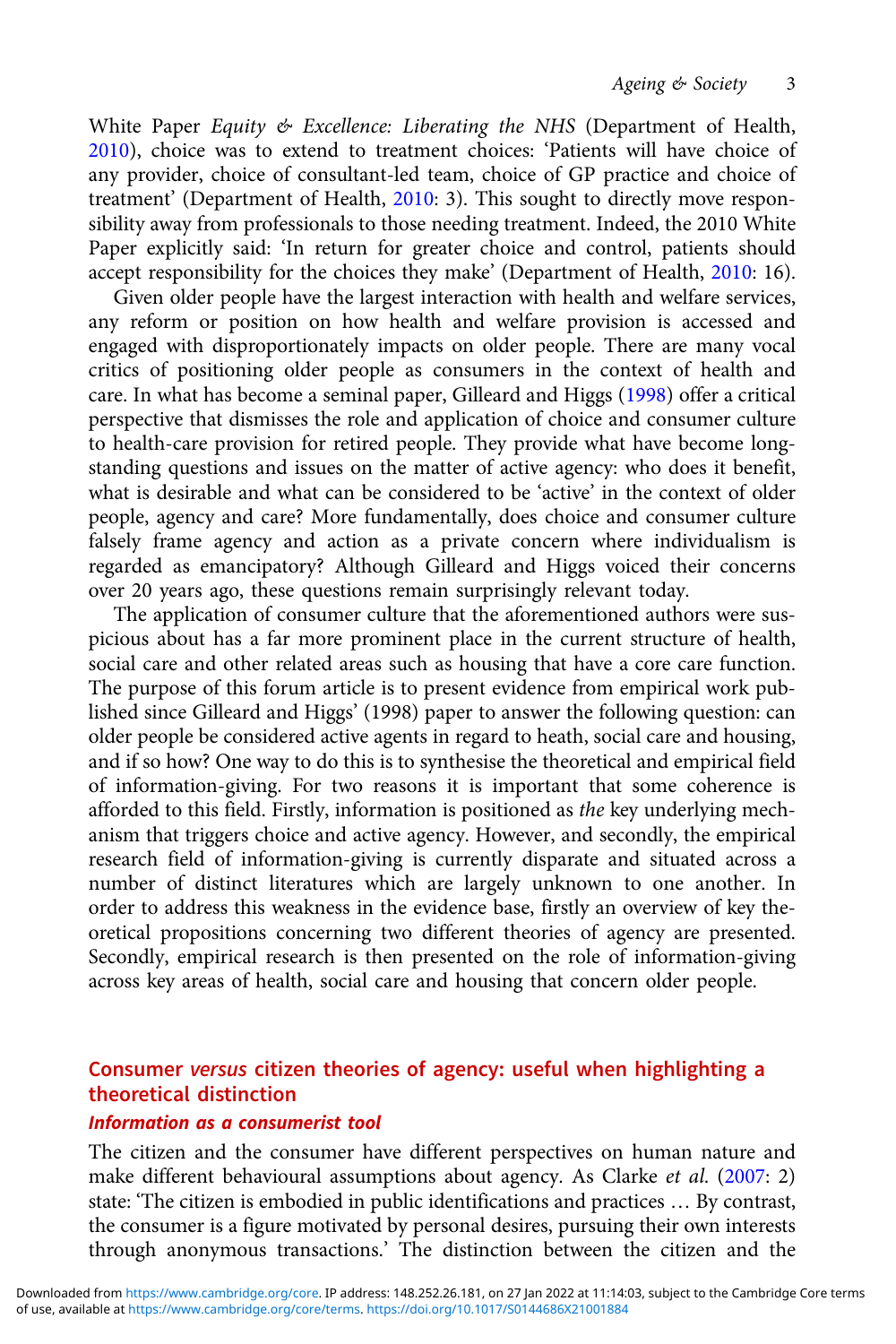consumer is useful to highlight key theoretical distinctions on how support is offered and structured to those who access and engage with health, social care and housing-related services.

The anonymous transactions and personal desires associated with the consumer (Clarke et al., [2007\)](#page-10-0) have traditionally been regarded as being consistent with services being reactive and relying on the instrumental rationality of consumers in making contact (Stiglitz, [2008\)](#page-12-0). Not only does a consumerist approach presume a level of agency in order to initiate contact and access, but there are also implications for the giving of information in terms of whose interests are privileged – whose benefit does information-giving serve? In a consumerist approach, the anonymous transactional manner of information-giving will mean that meaningful engagement largely ends with the imparting of information. Information is sought, and generic information is provided – full stop. There is minimal possibility of imparting more bespoke information or support because the transaction is a consumerist one where responsibility for action lies firmly with the individual. Another major and linked issue is that the content, or what is constituted as information, is likely predetermined. In the context of this forum article, examples might include predetermined characteristics about the service, client satisfaction measures or performance indication measures, or even car parking or transport links (Greener, [2007;](#page-11-0) Greener and Powell, [2009](#page-11-0)b). These may likely be selectively chosen, superficial or not responsive to what people want or need when requiring to make informed decisions about care. This consumerist approach to information-giving arguably serves the provider more so than the recipient. It will likely have meant a short engagement with generic information and require minimal resource input.

## Information as a consumerist tool in the 'big data' era and the digital divide

In recent years, the context of new media, 'big data' and targeted informationgiving has become a controversial issue. This refers to the relatively new phenomena of commercial organisations using people's digital footprint and other pieces of personal data to target them with marketing information, including health-related goods and services. In the context of health care, the rationale for doing this is supposedly well meaning – to enable people to take control of their lives. Yet, others have pointed out that information-giving when directed straight to consumers in this context can also lead to what has been referred to as 'disease-mongering'. This is where commercial information-giving is exploitative and manipulates diagnostic criteria in order to increase unnecessary consumption (Mintzes, [2006\)](#page-12-0). In what Deborah Lupton ([2015\)](#page-11-0) refers to as a 'corporatized context' is the contention that motives around health promotion in the digital era are blurred with individualised aspects of consumer marketing and presenting corporate goods and services as a means of alleviating health and social inequalities. In contrast, it is an established view in the academic community that the underlying cause(s) and remedy of health and social inequalities require both broader and more structurally informed solutions (Lupton, [2015\)](#page-11-0).

The digital era also presents further issues for older people in the context of information-giving. Information provision is increasingly and sometimes exclusively held online. Quan Hasse et al. [\(2018\)](#page-12-0) find there is a great deal of variation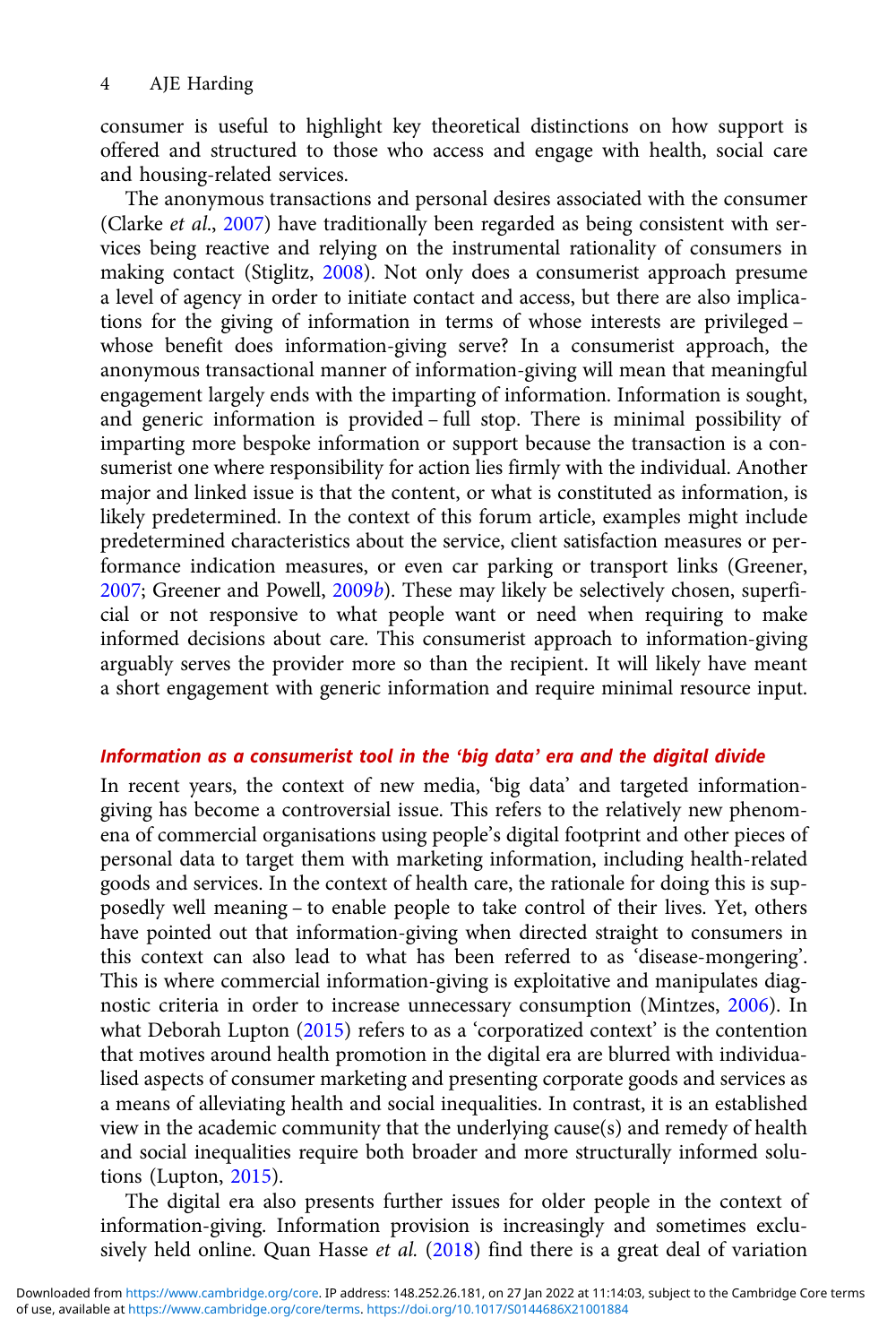in skills and attitudes to older people's online activities. However, a consistent research finding is that older people are less likely and able to access and use the internet effectively (Lan Fang et al., [2019](#page-11-0)) and this is further exacerbated by age (i.e. the 'oldest old'), poor health, socio-economic disadvantage and social isolation (Hargittai et al., [2019;](#page-11-0) Matthews et al., [2019](#page-11-0); Stockwell et al., [2021](#page-12-0)). If the least healthy and oldest older people tend to be the least well equipped to access and use information resources (Gilleard and Higgs, [2017](#page-11-0)), it would seem the 'digital divide' is doubly disadvantageous for those who need access to information and services the most. Given the key role of technology and the internet in modern information provision, the critique of a consumerist approach that Gilleard and Higgs ([1998](#page-11-0)) presented in the pre-digital era is now arguably far more concerning for older people – and particularly acute for the oldest in society. The digital era continues the trend of shifting responsibility for health and care services – what they offer, how they are accessed and engaged with – from the state to the individual or family (Gilleard and Higgs, [1998\)](#page-11-0). However, the emergence of informationgiving in the digital and 'big data' era not only offers information providers and commercial organisations a more substantive platform, but does so in a way that better serves their own interests than it does older recipients of information.

Consumerist approaches to information-giving are counter-intuitive to those who propose that active agency is contingent on building rapport, nurturing relationships, trust and discussion. There is a great deal of theory which suggests that information-giving that follows a citizenship approach is likely to be better for recipients and possibly more efficacious.

## Citizenship: agency through discussion, dialogue, relationship building and trust

The notion of the 'citizen' can be traced back to ancient Athens, where matters of the day were discussed and deliberated over in public forums (Powell et al., [2009\)](#page-12-0). In contrast to the isolated consumer where information-giving and agency is framed as an individual concern, the citizen draws on the relational elements of discussion, deliberation and exchanging of views. As Silverstein [\(2016](#page-12-0): 517) states: 'Human beings are agents. We can deliberate about what to do – reflecting on our desires and our circumstances – and then act on the basis of that deliberation.'

Empowering the citizen is contingent upon the relationships that are established during discussion, deliberation and an exchange of views. The primary reason to support furthering discussion, deliberation and exchanging views is the proposition by Herbert Simon ([1955](#page-12-0), [1956\)](#page-12-0) in his theory of bounded rationality. Simon proposed that agency is dependent on, and conditioned by, the individual and the wider structural context within which a decision takes place (Collet, [2009](#page-10-0)). Such issues are complex. Simon's 'bounded rationality', and other theories of agency based on it (e.g. Bourdieu's theory of 'habitus' ([1990] 1999) and Giddens' [\(1984\)](#page-11-0) 'structuration' theory), are overarching frameworks about individual behaviour. However, they do not conceptualise the means by which active agency is enabled. Jurgen Habermas' ([1992](#page-11-0)a, [1992](#page-11-0)b) theory of 'communicative action' fills this gap and proposes how and why acts of deliberation and discussion can be conceptualised as a means of enabling understanding, empowerment and agency.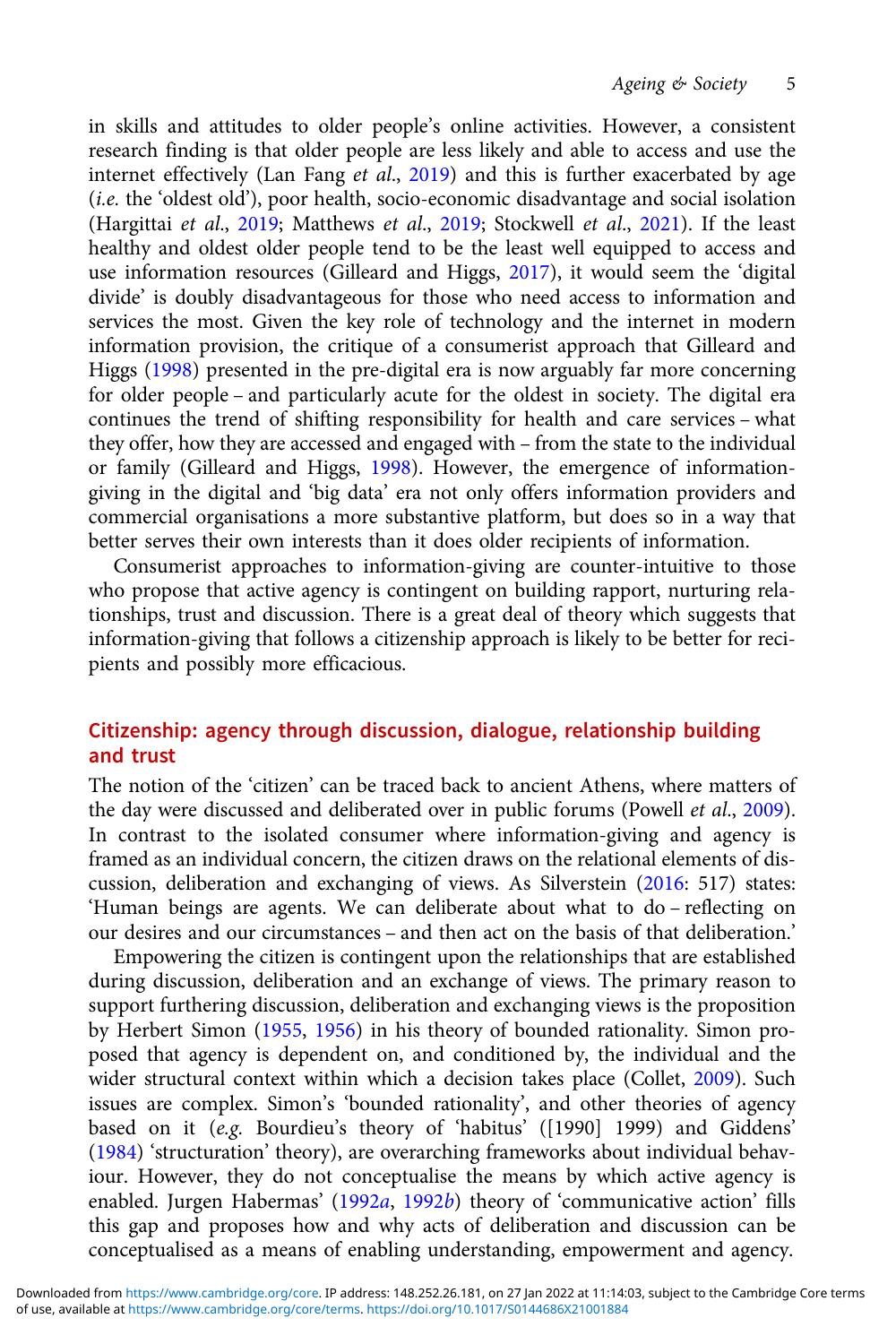#### 6 AJE Harding

Habermas ([1992](#page-11-0)a, 1992b) acknowledges the complexity in the interaction between the social world, individual and structural contexts. On this basis, he proposes that agents will have a set of different, varying and incommensurable standards of choice. An agent must be able to understand their place within wider socio-political structures if they are to settle on a preferable course of action. The meaning and consequences of alternatives must be fully understood in order to come to an instrumental action and make a decision. It is this meaning behind an instrumental act that Habermas ([1992](#page-11-0)a, [1992](#page-11-0)b) refers to as a 'noninstrumental action type' (Heath, [2001](#page-11-0): 17).

While in isolation information is a consumerist tool, it is grounded in words, sentences and language. Words and sentences are critical to shaping the noninstrumental meaning that lies behind instrumental action. Linguistic structures and speech are the crux of human action, how humans rationalise action and are therefore intrinsic to validity claims (Honneth and Joas, [1991\)](#page-11-0). In other words, Habermas [\(1992](#page-11-0)a, [1992](#page-11-0)b) regards agency to be based on conveying meaning from information, emotional expression, establishing social relationships, and utilising dialogue to discuss and exchange views (Heath, [2001](#page-11-0)).

The rationale of Habermas' communicative action underpins how agency, action and empowerment are understood in related fields such as higher education and global citizenship (Bosio, [2021\)](#page-10-0). Paulo Freire, a critical pedagogical theorist, used the term 'conscientization' as a means of highlighting why a critical understanding of one's position in social reality through reflection is a critical precursor for action (Freire, [1970](#page-11-0)). Originally based on critically exploring adult literacy programmes and processes, Freire's ideas have become a central pillar of critical pedagogy theory in higher education and global citizenship – particularly in light of what many regard as the hegemony of neo-liberal approaches to learning which directly undermine critical thought through reflection and dialogue (Giroux, [2014](#page-11-0)). In light of these theoretical positions, what can be learnt from existing empirical literature in respect of what triggers active agency for older people in the context of health, social care and housing that has a core care function?

#### Health and social care

Greener and Mannion ([2009\)](#page-11-0) undertook an ethnographic study on the implementation of choice policies when they were first introduced in an English NHS Trust. One key finding concerning the role of information on providers was that choices and referral patterns remained largely unchanged despite the greater availability of performance-related data (Greener and Mannion, [2009\)](#page-11-0). There is some evidence that less-formal information sources have a role in older people's choices of provider – such as stories in local newspapers/media, the accessibility of car parking and feedback from family members (Harding et al., [2014](#page-11-0)). There is evidence that older people view information-giving as part of a person-centred and respectful caring relationship when making or being involved in care and treatment decisions. Yet, this does not necessarily mean older people wish to be active agents in decision-making about treatment or care (Bastiaens et al., [2007\)](#page-10-0).

While age may increase the need to access health services, it is also associated with diminished information-seeking skills. The least healthy older people tend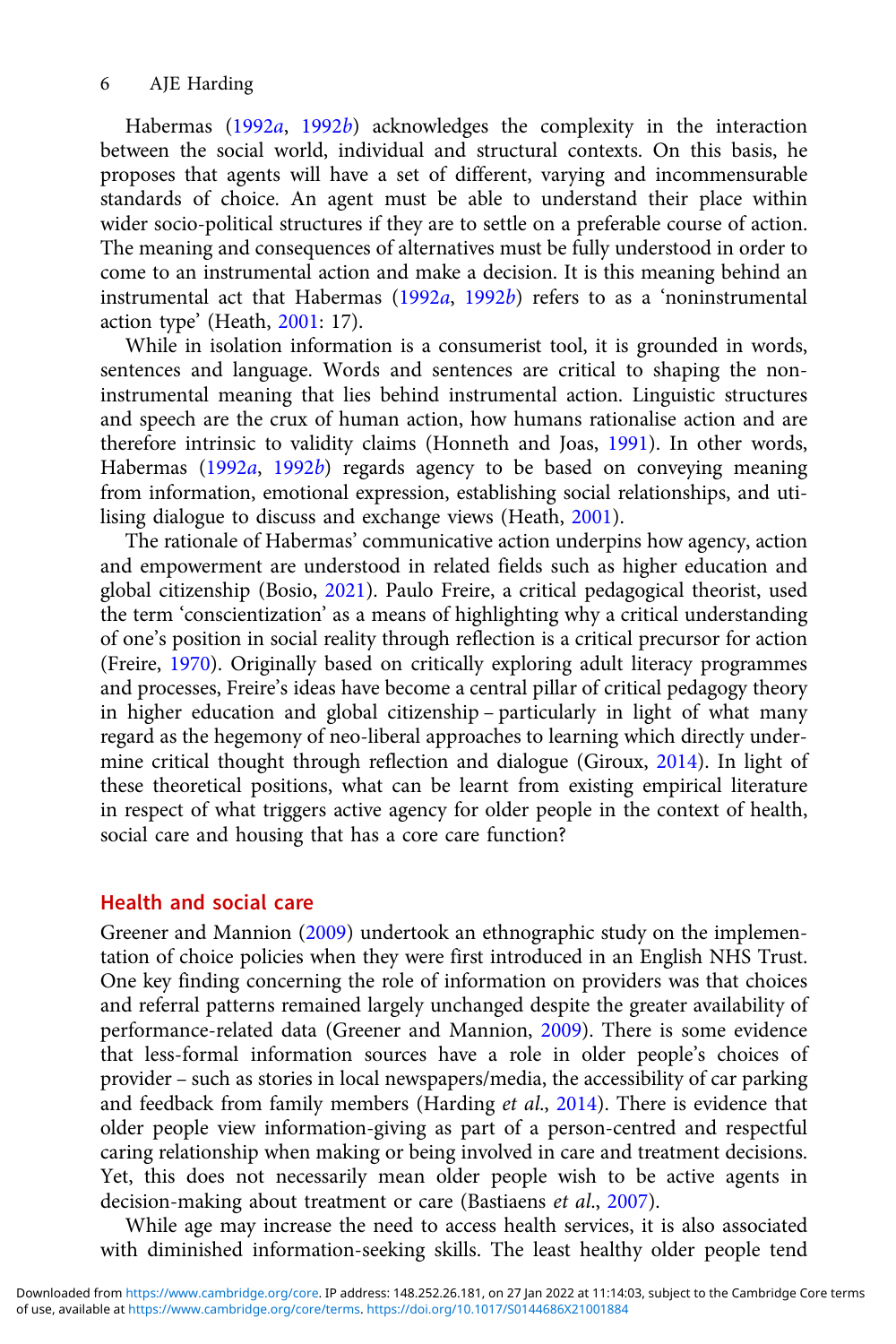to be the least well equipped to use information resources (Gilleard and Higgs, [2017](#page-11-0)), particularly in the context of cognitive decline (Meinow et al., [2011\)](#page-12-0). In addition, others have found that age is associated with a decreased desire to engage with information (Duggan and Bates, [2008\)](#page-10-0). In contrast, there is evidence that older people desire higher-quality information during the dementia journey, though in the context of a paucity of information and wider services to support people living with dementia (Behrman et al., [2017;](#page-10-0) Kupeli et al., [2019\)](#page-11-0).

Given information asymmetries, patients may well be flawed consumers, but existing evidence suggests that older people may also tend to be unwilling consumers. If active agency in older people tends not to be based on the provision of information, is it triggered by communicative action instead? Interestingly, there is little evidence to support that communicative action triggers active agency either – though there is evidence that engaging in discussion is desirable as part of a respectful and person-centred clinician–patient relationship. Perhaps it is worth reconsidering what or how active agency is conceptualised, and to redraw the boundary to somewhere closer to shared decision-making.

What about the role of information and active agency in social care? In the UK, a fairly substantial market exists in social care on account of the personalisation agenda – which is care provided in the community (often in the home, or care/ nursing homes) outside formal health settings such as hospitals. If viable choices are on offer, what evidence is there for active agency and what is this triggered by? A common source of support for social care self-funders (those not in receipt of state support) has been found to be personal experiences, family and friends (Baxter et al., [2020](#page-10-0)). As such, experiential and subjective experiences tend to be trusted sources of information (Turnpenny and Beadle-Brown, [2014\)](#page-12-0). However, making services contingent on accessing information is likely to extend inequalities because it requires high levels of skill, energy and resources in order to gather it (Stevens et al., [2011](#page-12-0)), let alone considering what information is available. In a care home context, Moore [\(2020](#page-12-0)) expresses a concern that information tends to be imperfect and of limited relevance, which may allow providers to engage in opportunistic money-making behaviours that are not always consistent with quality care.

Consistent recommendations on older people's information needs concerning social care mitigates some of these issues and points to the need for information resources to be located in a central place, that information needs to be imparted early and that support is provided to discuss options (Baxter et al., [2008](#page-10-0), [2020](#page-10-0); Baxter and Glendinning, [2011\)](#page-10-0). In terms of content, Rodrigues [\(2020\)](#page-12-0) highlights that care is an experience and older people value information on the quality of caring relationships – something in relation to information-giving that lends itself to relational and deliberative citizenship-based approaches. In other words, accessing, considering and acting on information cannot be regarded as an independent consumer-driven activity, but based on relational engagements with others, involving discussion and deliberation. An example that has shown promise are services located in General Practice surgeries that provide 'in-depth advice' about benefits and debt. A study of such a service located in General Practice highlights impact on mental health and financial strain outcomes, although a minority of the sample were over 65 years of age (Woodhead et al., [2017](#page-12-0)). Evidence elsewhere suggests a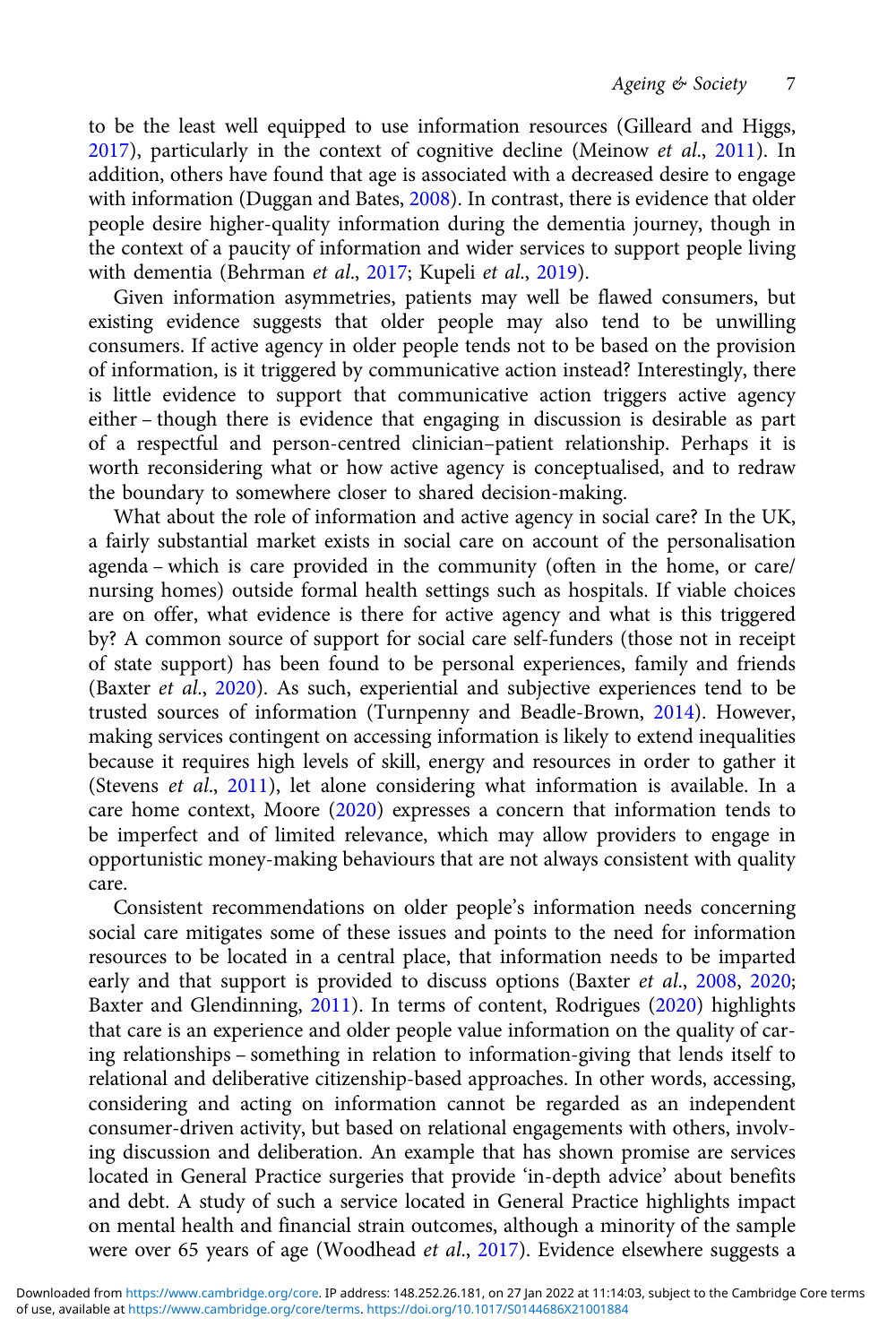similar Citizens' Advice Bureau service provides significant social and financial return on investment (Cressey et al., [2014\)](#page-10-0). Advance care plans are written statements that set out preferences for care and provide another example for exploring information-giving concerning older people in the context of care. It is recommended practice for the development of an advance care plan to involve the provision of information to patients (or residents in care/nursing homes) and family carers. After looking at relevant information, a discussion is facilitated and care plans are based on a dialogue between patients or residents (if possible), family carers and health and/or social care professionals (Brazil et al., [2017;](#page-10-0) Rietjens et al., [2017](#page-12-0)). There is some indication of beneficial outcomes relating to advance care planning (Weathers et al., [2016\)](#page-12-0), although some beneficial outcomes can be less clear (Brazil et al., [2017;](#page-10-0) Jimenez et al., [2018\)](#page-11-0). However, initiating advance care plan conversations can be difficult and complex. While it is good practice for plans about care to be ongoing, it is common for formal and documented care plans to be initiated close to death – if at all (Brazil et al., [2017;](#page-10-0) Rietjens et al., [2017\)](#page-12-0). In addition, there are cultural issues to consider that relate to autonomy in a health and decision-making context. It may not always be culturally appropriate or regarded as a normative social practice to provide information and initiate conversations about care, or there may be cultural norms as to who is involved in these discussions. For example, physician authority and mostly maledriven family values dictate decision-making concerning advance care plans for patients in an East Asian context on account of how Confucianism privileges 'filial piety' (Cheng et al., [2020](#page-10-0)). This context seems to place a boundary around and limit involvement in participative and communicative acts. It is a good example of a cultural dimension which gets scant attention in the literature.

## **Housing**

In some ways it is difficult to distinguish housing from social care. Many of the decisions and choices concerning housing may well have a social care and even health-care remit. However, some make a distinction between health, social care and housing because decisions and active agency concerning housing are likely to be more familiar on account of a deeper, historical and cultural association with making choices (Mills, [2009](#page-12-0)). However, housing choices can be very challenging, emotive, personal and involve complex 'push' and 'pull' factors for older people – particularly if a person is finding it difficult to remain independent in their own home (Croucher et al., [2007](#page-10-0); Harding et al., [2020\)](#page-11-0). Common alternatives to mainstream dwellings for older people in the UK are sheltered/extra-care housing, assisted living or other types of retirement developments. The collective term 'specialist housing' is used when referring to this type of housing (Harding et al., [2018](#page-11-0)a). However, in the UK there is a chronic shortage of supply and for individuals there are often surprisingly few viable options (Harding et al., [2018](#page-11-0)a, [2020;](#page-11-0) Robinson and Wilson, [in press](#page-12-0)).

The provision of generic information to older people considering moving into specialist housing is best summarised by one participant in a realist evaluation study who stated 'it can't be answered in an information pack … it's a difficult problem which you can't really answer in this report'. The issue was 'difficult'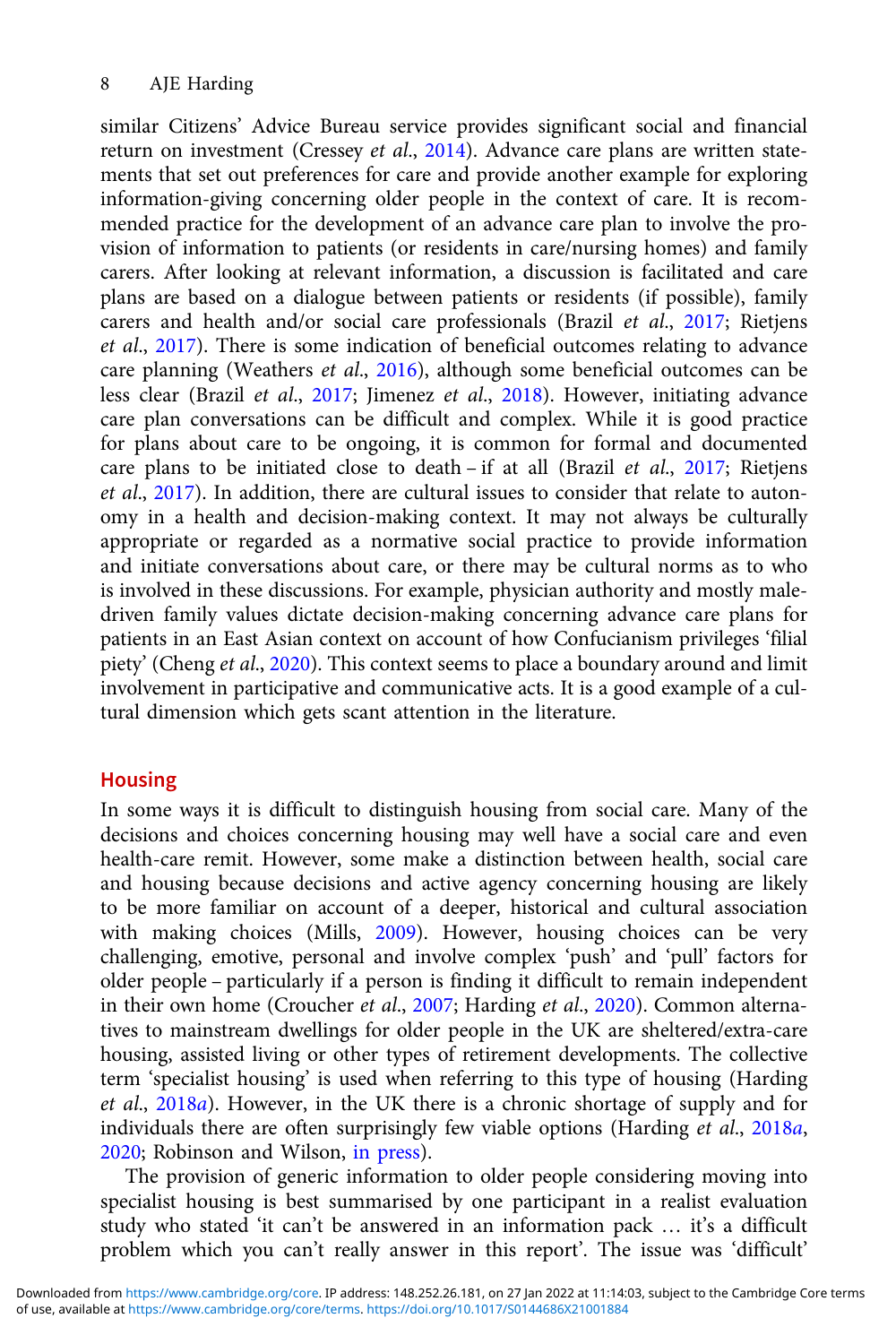(Harding et al., [2020](#page-11-0)) and not adequately addressed by the provision of generic information. For this reason, participants in many different circumstances greatly valued and independently pursued discussion, deliberation and dialogue about their housing issue. Older people did not regard information-seeking as a one-off anonymous transaction. Instead, they thought empowerment and action should be based on relational engagements with others and after substantial discussion and deliberation – or the practices that are central to Habermas' theory of communicative action. This type of support in the form of intensive face-to-face advice and advocacy with other related services has demonstrable impact for older people con-sidered vulnerable (Burgess and Morrison, [2016\)](#page-10-0). However, Harding et al. [\(2020](#page-11-0)) highlight how more intensive support would also clearly benefit those with limited economic resources who may not have been considered vulnerable.

## Contrasting theory and evidence

In theory, and often in practice, information tends to be defined as generic material, and not bespoke or individualised in any way. This definition and its application are very significant because there is little or no evidence that information alone triggers active agency for older people in regard to their health, social care or housing. Information-giving in these areas is not regarded by older people as an independent, anonymous or economic activity. There is consistent evidence that discussion, deliberation and dialogue – or the practices associated with Habermas' theory of communicative action – are desirable to older people when seeking to become informed. Active agency for older people should be a supported process. This may involve engaging with generic information, but should almost always involve discussion, deliberation and dialogue in order to process information as a means for older people to make or shape decisions about care. At the very least, current evidence moves the consumer versus citizen theoretical divide from being a distinction to a continuum. However, it is important to acknowledge the role of context, and that more research is needed to understand these issues better.

## Areas for further research, consideration and reflection

There is surprisingly limited evidence that communicative practices have beneficial outcomes beyond being a desirable process. This is particularly interesting given its desirability in theoretical and empirical literature. The advance care planning literature highlights interesting issues around how communicative approaches are likely to have a cultural and wider contextual dimension. It needs to be acknowledged that communicative approaches will likely also highlight inequalities. Where access to information has been shown to be contingent on social networks, skill, energy and resources, there is little evidence to suggest that communicative approaches will not also privilege the more able, skilled and resourced. However, this could be mitigated by implementing more substantive communicative approaches. One example is the substantial involvement reflected in advocacy provision, although the act of advocating on behalf of someone seems to go beyond the boundaries of what might be considered a communicative act between an older person and their advocate. Yet, in-depth advice and advocacy around benefits, debt, housing and other welfare issues have fairly consistent beneficial outcomes.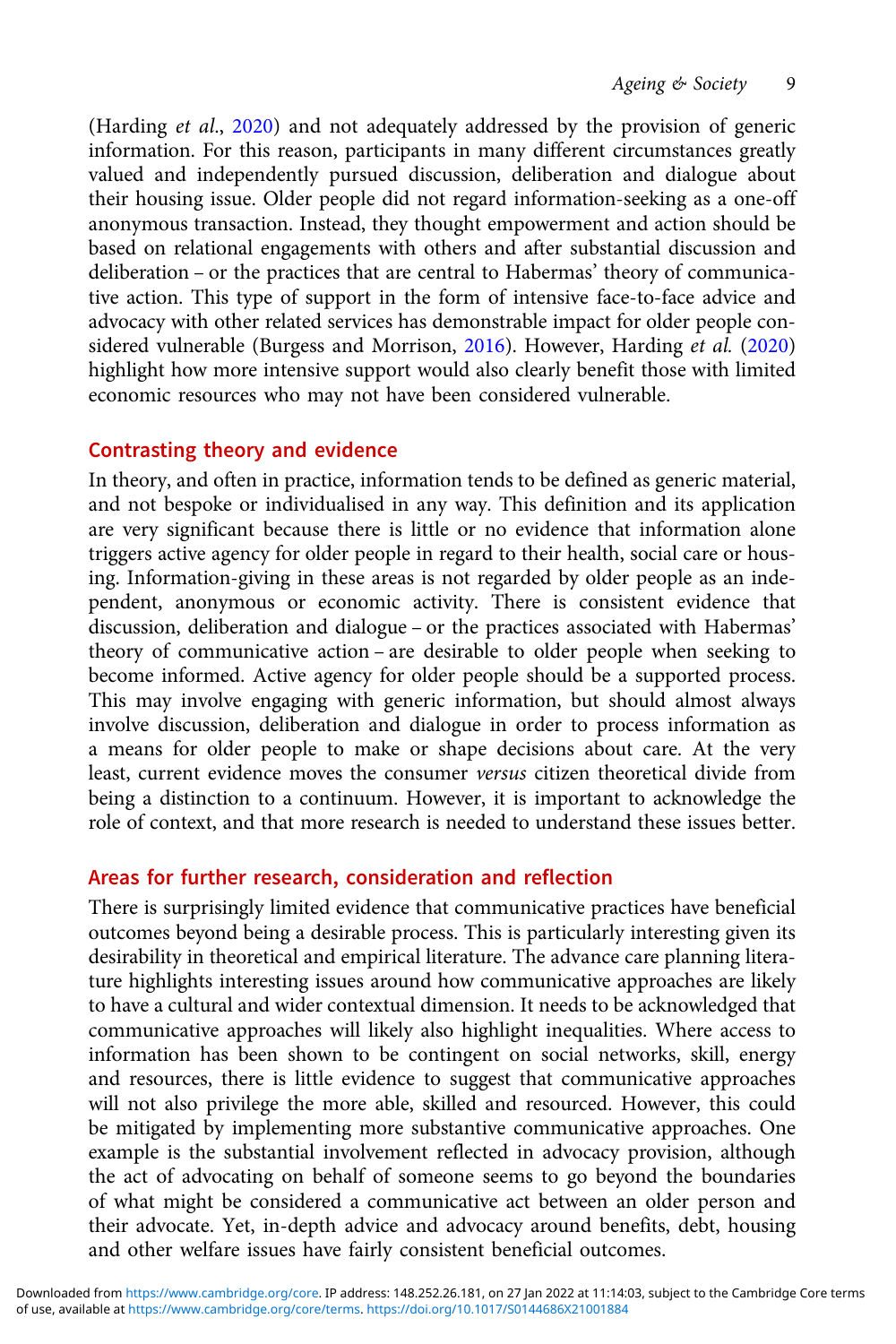There is a clear need for more communicative forms of support to be implemented in practice across a broad spectrum of health, social care, housing and other related areas, and for this to be evaluated. This is particularly urgent in instances where cognitive abilities and health decrease (Meinow et al., [2011](#page-12-0); Gilleard and Higgs, [2017\)](#page-11-0), such as information-giving and support at the point of and after a dementia diagnosis (Behrman et al., [2017;](#page-10-0) Kupeli et al., [2019\)](#page-11-0). Further research would benefit from developing theory in order to advance what is a fairly underdeveloped field. Realist methodology is an approach where theory development is key, and is a research approach recommended for further use in this field (Harding et al., [2018](#page-11-0)b). The central aim of realist methodology in reviews of literature and empirical evaluation is to develop and refine theory in respect of how and why programmes work (or do not work), for whom and in what circumstances (Emmel et al., [2018](#page-10-0)). Unpicking this level of detail and nuance is particularly relevant given concerns that even communicative approaches may favour the more able, highlight inequalities, and may have a cultural and wider contextual dimension. Comparative evaluations between consumerist and communicative approaches to information-giving are also welcome in order to highlight differences.

The increasing movement to online information provision is concerning given the digital divide further exacerbates the issues initially raised by Gilleard and Higgs [\(1998\)](#page-11-0) in respect of consumerism and discussed here in the context of information-giving. Research consistently finds that the least healthy, resourced and old older people (i.e. those who require access to support, information and services the most) are disadvantaged by the digital divide. In this context, another consideration is the longer-term effect of how the COVID-19 pandemic will impact on formal health and welfare service configuration. Many services have transitioned to operating either partially or fully remotely. On this basis, finding ways of fully engaging older people in the context of information-giving involving technology, and in a manner that is communicative and impactful, is particularly pressing. This forum article is largely reflective of Gilleard and Higgs' [\(1998](#page-11-0)) position from over two decades ago. A reflection with which to end this forum article is to consider the reasons why information-based services have such a central role in access and engaging with health and care provision. Underlying issues with the service that provided generic information to older people considering specialist housing is a real-world example of the theoretical positions discussed in this forum article. In this case study, the provision of mostly predetermined information seemed to be prioritised over more communicative approaches because it was financially cheaper and produced a greater quantity of quicker engagements better aligned to government funding targets (Harding et al., [2020](#page-11-0)). In this case, there was a clear dichotomy between efficiency, in the context of economics, and effectiveness for the recipients of support (or at least what was perceived to be desirable or better). Generic and predetermined information will invariably be financially cheaper as it does not require significant human input after it is developed. Unlike communicative approaches, there is less or no ongoing activity or cost. Cheap and quick may be desirable for funders and service providers, where notions of quantity may blur the pursuit of quality. This is a highly unsatisfactory state of affairs. There are significant and underlying assumptions about the role of information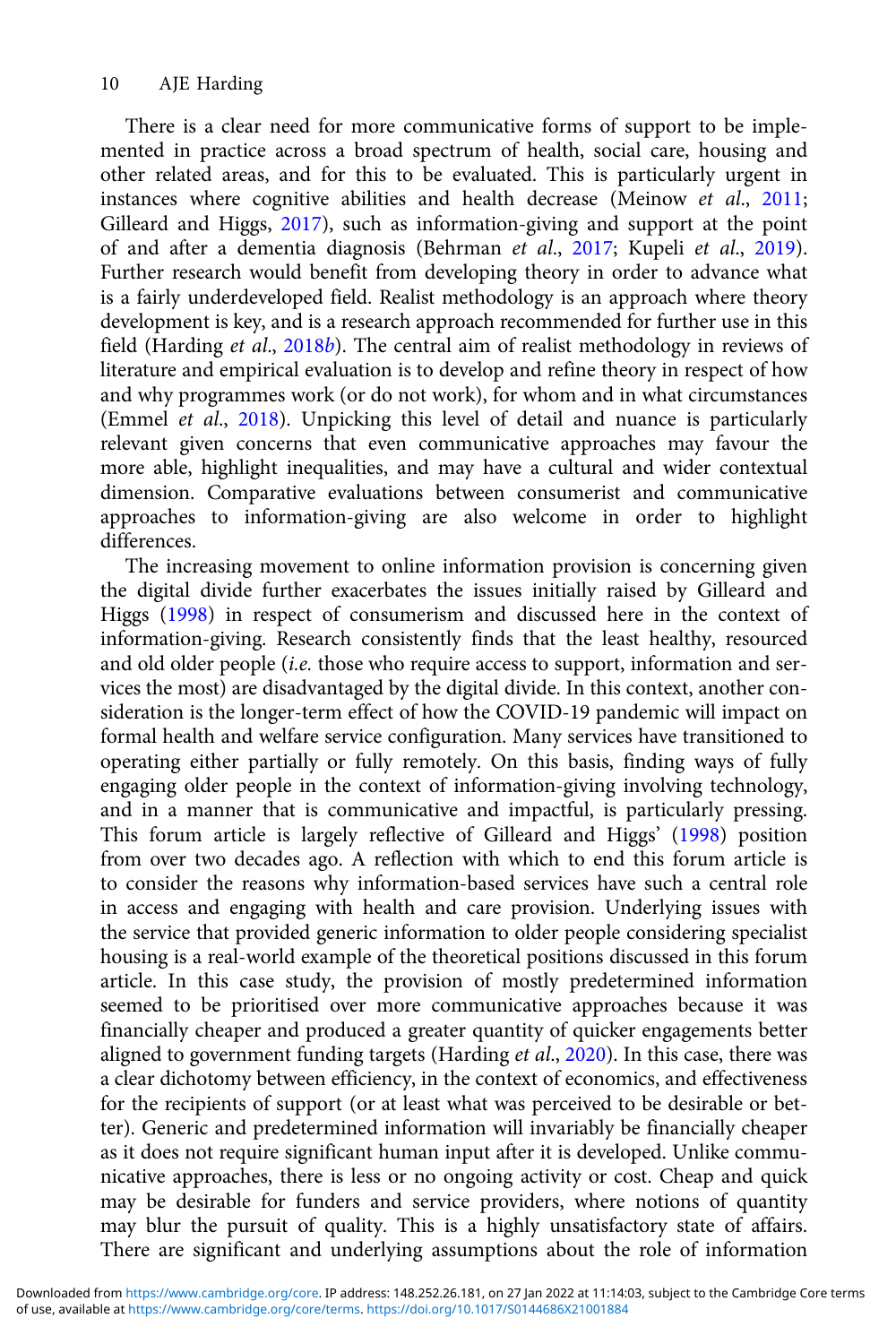<span id="page-10-0"></span>in respect of active agency that require challenging at political, commissioning and service design levels.

Conflict of interest. The author declares no conflicts of interest.

## References

- Armstrong D (2014) Actors, patients and agency: a recent history. Sociology of Health  $\mathfrak{G}$  Illness 36, 163–174.
- Bastiaens H, Van Royen P, Pavlic DR, Raposo V and Baker R (2007) Older people's preferences for involvement in their own care: a qualitative study in primary health care in 11 European countries. Patient Education & Counselling 68, 33-42.
- Baxter K and Glendinning C (2011) Making choices about support services: disabled adults' and older people's use of information. Health & Social Care in the Community 19, 272-279.
- Baxter K, Glendinning C and Clarke S (2008) Making informed choices in social care: the importance of accessible information. Health & Social Care in the Community 16, 197-207.
- Baxter K, Heavey E and Birks Y (2020) Choice and control in social care: experiences of older self-funders in England. Social Policy & Administration 53, 460–474.
- Behrman S, Wilkinson P, Lloyd HM and Vincent C (2017) Patient safety in community dementia services: what can we learn from the experiences of caregivers and healthcare professionals? Age and Ageing 46, 518–521.
- Bosio E (ed.) (2021) Conversations on Global Citizenship Education: Perspectives on Research, Teaching, and Learning in Higher Education. London: Routledge.
- Bourdieu P ([1990] 1999) The Logic of Practice. Stanford, CA: Stanford University Press.
- Brazil K, Carter G, Cardwell C, Clarke M, Hudson P, Froggatt K, McLaughlin D, Passmore A and Kernohan G (2017) Effectiveness of advance care planning with family carers in dementia nursing homes: a paired cluster randomized controlled trial. Palliative Medicine 32, 603-612.
- Burgess G and Morrison N (2016) Improving housing outcomes: the value of advice and support for vulnerable older people. Journal of Housing and the Built Environment 31, 197-211.
- Cheng SY, Lin CP, Chan HY, Martina D, Mori M, Kim SH and Raymond NG (2020) Advance care planning in Asian culture. Japanese Journal of Clinical Oncology 50, 976–989.
- Clarke J, Newman J, Smith N, Vidler E and Westmarland L (2007) Creating Citizen-consumers: Changing Publics and Changing Public Services. London: Sage.
- Collet F (2009) Does habitus matter? A comparative review of Bourdieu's habitus and Simon's bounded rationality with some implications for economic sociology. Sociological Theory 27, 419–434.
- Cressey P, Milner S, Farr M, Abercrombie N and Jaynes B (2014) IPR Policy Brief Proving the Value of Advice: A Study of the Impact of Citizens' Advice Bureau Services. Bath, UK: University of Bath.
- Croucher K, Hicks L, Bevan M and Sanderson D (2007) Comparative Evaluation of Models of Housing with Care for Later Life. York, UK: Joseph Rowntree Foundation.
- Department of Health (2000) The NHS Plan: A Plan for Investment, a Plan for Reform. London: Department of Health.
- Department of Health (2004) Choosing Health: Making Healthier Choices Easier. London: Department of Health.
- Department of Health (2006a) Our Health, Our Care, Our Say: A New Direction for Community Services. London: Department of Health.
- Department of Health (2006b) Patient Choice. London: Department of Health.
- Department of Health (2007) The NHS in England: Operating Framework for 2008–9. London: Department of Health.
- Department of Health (2010) Equity & Excellence: Liberating the NHS. London: Her Majesty's Stationery Office.
- Duggan C and Bates I (2008) Medicine information needs of patients: the relationships between information needs, diagnosis and disease. Quality and Safety in Health Care 17, 85–89.
- Emmel N, Greenhalgh J, Manzano A, Monaghan M and Dalkin S (eds) (2018) Doing Realist Research. London: Sage.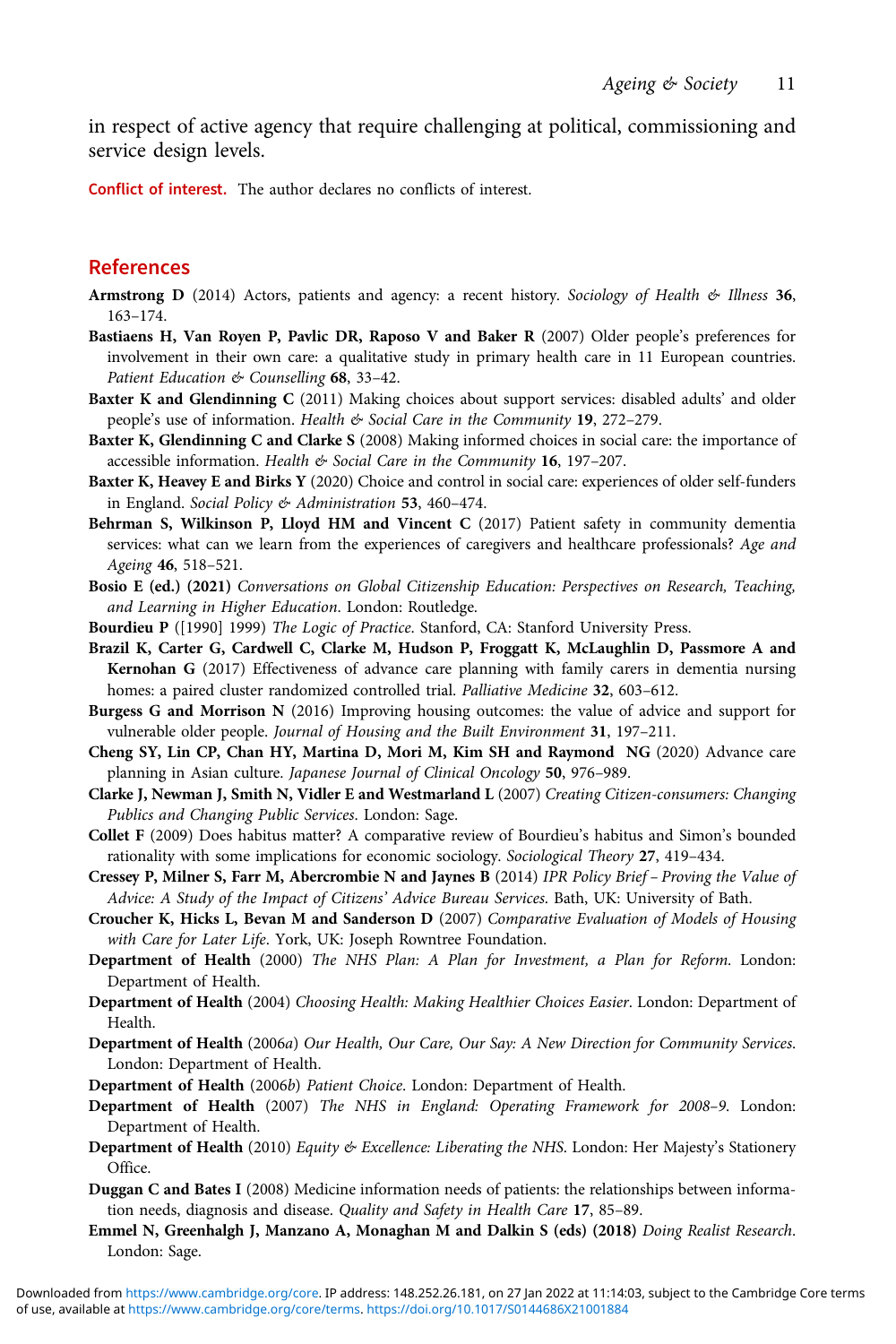<span id="page-11-0"></span>Freire P (1970) Cultural action and conscientization. Harvard Educational Review 40, 452-477.

Giddens A (1984) The Constitution of Society. Cambridge: Polity Press.

- Gilleard C and Higgs P (1998) Old people as users and consumers of healthcare: a third age rhetoric for a fourth age reality? Ageing & Society 18, 233-248.
- **Gilleard C and Higgs P** (2017) Ageing, corporeality and social divisions in later life. Ageing  $\&$  Society 37, 1681–1702.
- Giroux HA (2014) Neoliberalism's War on Higher Education. Chicago, IL: Haymarket Books.
- Glendinning C (2008) Increasing choice and control for older and disabled people: a critical review of new developments in England. Social Policy and Administration 42, 451–469.
- Greener I (2007) Are the assumptions underlying patients choice realistic?: a review of the evidence. British Medical Bulletin 83, 249–258.
- Greener I and Mannion R (2009) Patient choice in the NHS: what is the effect of choice policies on patients and relationships in health economies? Public Money & Management 29, 95-100.
- Greener I and Powell M (2009a) The other Le Grand? Evaluating the 'Other Invisible Hand' in welfare services in England. Social Policy & Administration 43, 557-570.
- Greener I and Powell M (2009b) The evolution of choice policies in UK housing, education and health policy. Journal of Social Policy 38, 63-81.
- Habermas J (1992a) Theory of Communicative Action, Vol. 1, Reason and the Rationalisation of Society. Boston, MA: Beacon.
- Habermas J (1992b) The Theory of Communicative Action, Vol. 2, Lifeworld and System: A Critique of Functional Reason. Boston, MA: Beacon.
- Harding AJE, Sanders F, Medina Lara A, Van Teijlingen ER, Wood C, Galpin D, Baron S, Crowe S and Sharma S (2014) Patient choice for older people in English NHS primary care: theory and practice. ISRN Family Medicine 2014, 742676.
- Harding AJE, Parker J, Hean S and Hemingway A (2018a) Supply-side review of the UK specialist housing market and why it is failing older people. Housing, Care and Support 21, 41–50.
- Harding AJE, Parker J, Hean S and Hemingway A (2018b) Efficacy of telephone information and advice on welfare: the need for realist evaluation. Social Policy & Society 17, 1-21.
- Harding AJE, Hean S, Parker J and Hemingway A (2020) 'It can't really be answered in an information pack...': a realist evaluation of a telephone housing options service for older people. Social Policy and Society 19, 361–378.
- Hargittai E, Piper AM and Morris MR (2019) From internet access to internet skills: digital inequality among older adults. Universal Access in the Information Society 18, 881–890.
- Heath J (2001) Communicative Action and Rational Choice. Cambridge, MA: MIT Press.
- Henwood M (2011) Journey Without Maps: The Decisions and Destinations of People Who Self Fund. London: Putting People First Consortium.
- Honneth A and Joas H (1991) Introduction. In Honneth A and Joas H (eds). Communicative Action: Essays on Jurgen Habermas's Theory of Communicative Action. Cambridge, MA: MIT Press, pp. 1–6.
- Jimenez G, Tan WS, Virk AK, Low CK, Car J and Yan Ho AH (2018) Overview of systematic reviews of advance care planning: summary of evidence and global lessons. Journal of Pain and Symptom Management 56, 436–459.
- Kupeli N, Sampson EL, Leavey G, Harrington J, Davis S, Candy B, King M, Nazareth I, Jones L and Moore K (2019) Context, mechanisms and outcomes in end-of-life care for people with advanced dementia: family carers perspective. BMC Palliative Care 18, 87.
- Lan Fang M, Canham S, Battersby L, Sixsmith J, Wada M and Sixsmith A (2019) Exploring privilege in the digital divide: implications for theory, policy and practice. The Gerontologist 59, 1–15.
- Le Grand J (2007) The Other Invisible Hand: Delivering Public Services Through Choice and Competition. Princeton, NJ: Princeton University Press
- Le Grand J, Propper C and Robinson R (1992) The Economics of Social Problems, 3rd Edn. London: Palgrave Macmillan.
- Lupton D (2015) Health promotion in the digital era: a critical commentary. Health Promotion International 30, 174–183.
- Matthews K, Nazroo J and Marshall A (2019) Digital inclusion in later life: cohort changes in internet use over a ten-year period in England. Ageing & Society 39, 1914-1932.